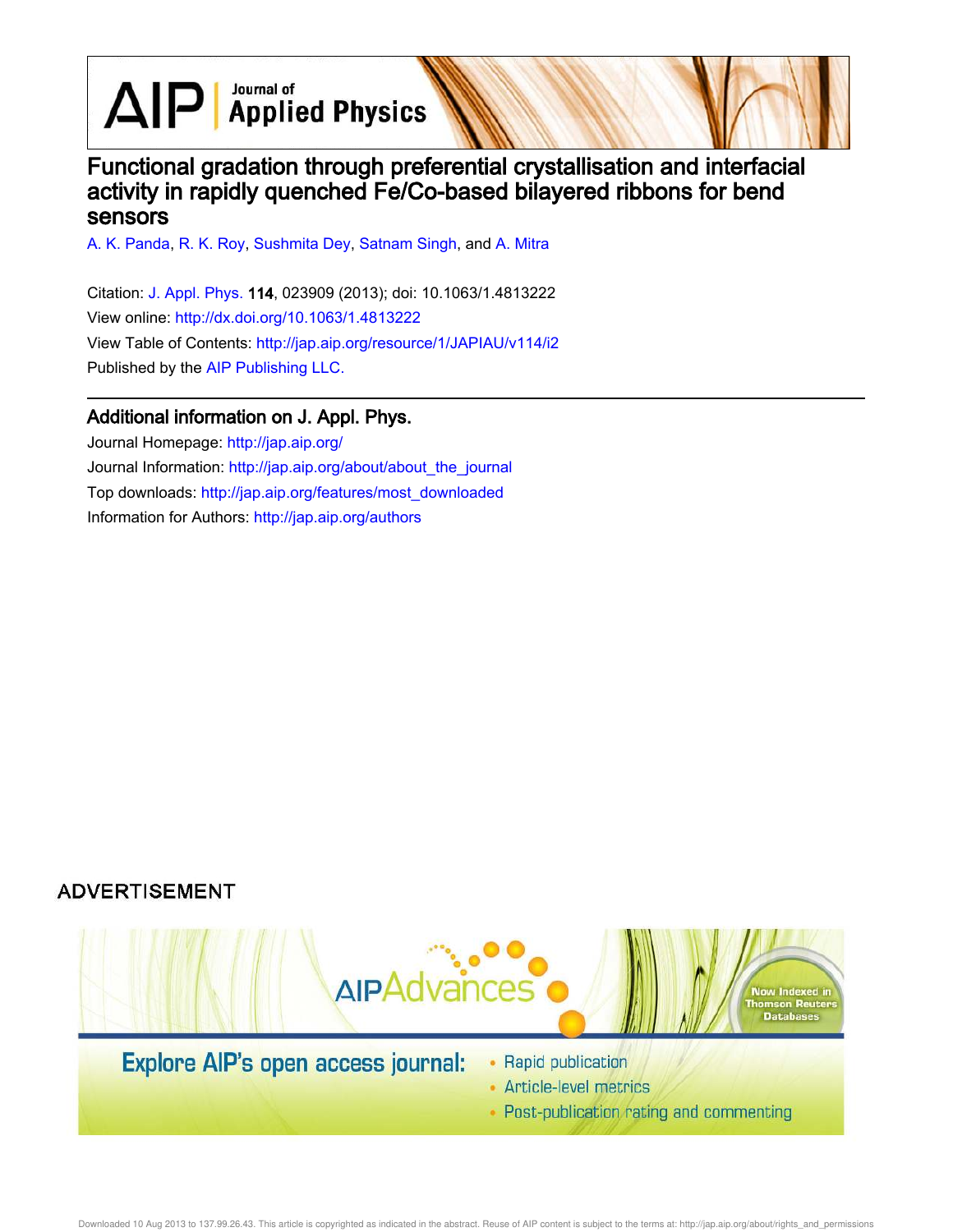

## Functional gradation through preferential crystallisation and interfacial activity in rapidly quenched Fe/Co-based bilayered ribbons for bend sensors

A. K. Panda, <sup>a)</sup> R. K. Roy, Sushmita Dey, Satnam Singh, and A. Mitra

NDE & Magnetic Materials Group, Material Science & Technology Division, CSIR-National Metallurgical Laboratory, Jamshedpur 831007, India

(Received 22 April 2013; accepted 20 June 2013; published online 12 July 2013)

Rapidly quenched bilayered ribbons comprising one layer as  $Fe_{73.5}Nb_3Cu_1Si_{13.5}B_9$  (FM) and the other layer either as  $Fe_{74.5}Nb_3Si_{13.5}B_9$  (FNb) or  $Co_{72.5}Si_{12.5}B_{15}$  (CSB) alloy designated as  $BL_{FM/FNb}$  and BL<sub>FM/CSB</sub>, respectively, have been addressed. Phase transformation, thermomagnetic transitions, saturation magnetization, and soft magnetic properties of individual layers were revealed in the functional properties of bilayered ribbons. Properties of bilayer could be endorsed with respect to the single layered  $Fe_{73.5}Nb_3Cu_1Si_{13.5}B_9$ ,  $Fe_{74.5}Nb_3Si_{13.5}B_9$ , and  $Co_{72.5}Si_{12.5}B_{15}$  alloy ribbons. Selective devitrification of the layers in the bilayers could be induced through optimum heat treatment. Enhanced bend sensitivity was revealed in BL<sub>FM/CSB</sub> through generation of desirable phases in the bilayers of the bilayered ribbon. Synergistic diffusivity of Fe and Co with its consequent effect on interfacial zone of BL<sub>FM/CSB</sub> bilayer was observed. © 2013 AIP Publishing LLC. [http://dx.doi.org/10.1063/1.4813222]

### I. INTRODUCTION

The synergy between micro-mechanics and sensitivity of functional materials is of paramount significance for enhancing sensor efficiency. In recent years, these materials have occupied important segments of sensors and actuators. Amongst such materials, rapidly quenched ribbons have been explored as stress, torque,<sup>1</sup> magnetic shape memory,<sup>2</sup> and thermal sensors.<sup>3</sup> Subsequently, it was found that nanocrystallisation of soft magnetic glassy precursors is a potential microstructural evolution methodology for improving the properties of materials to develop sensors. In these cases, nanostructured phases in metallic composites change the magnetostriction  $(\lambda_s)$  of the system which consequently modifies the functional properties. In the Fe-based alloy, the critical balance between positively magnetostrictive  $(+\lambda<sub>S</sub>)$ glassy matrix and negatively magnetostrictive  $(-\lambda_s)$  of FeSinanophase led to reduction in " $\lambda$ <sub>S</sub>" of the material.<sup>4</sup> This resulted into enhancement in the soft magnetic properties like low coercivity and high permeability. Such enhanced properties are also observed in  $+\lambda_s$  and  $-\lambda_s$  magnetostrictive materials when subjected to tensile and compressive stresses, respectively. During bending, the upper and lower portions of the materials experience two opposing types of stresses, wherein the top layer is in tensile while bottom layer is in compressive state. Thus, in a single layer (SL) ribbon, the contribution towards by stress in one surface of ribbon is nullified by the other. Such deleterious effects of the counter surface open the scope of development of bilayered (BL) materials with different functional properties.<sup>5</sup>

In the quest to develop functionally graded bilayers materials, bend sensors have been explored using ribbons agglutinated to counter non-magnetic metallic base.<sup>6</sup> Agglutination of a metallic ribbon to either another metallic ribbon or a counter polymer ribbon lowers the sensor output due to thickness of the glue. Welding of layers has a tendency of generating inhomogeneous force distribution between the two bilayers. Thus, attempts have been made to develop monolithic bilayers of Fe6.5Si/FeMnCrSiB and Febased amorphous/nanocrystalline ribbons, wherein the investigation has been limited only to their magnetic response.<sup>7,8</sup> In the application arena, rapidly quenched metastable metallic ribbon, layered on a polymer or nonmetallic base, has been observed for biomedical applications like monitoring chest wall displacements (cardio-respiratory activity).<sup>9</sup> Static curvatures (airplane wings, optical lenses) $10$  and dynamic measurements like airflow detectors $11$  have also been investigated. The potential property of magnetostriction in biosensor platforms comprising amorphous magnetostrictive  $Fe<sub>80</sub>B<sub>20</sub>$  layer coated with a biomaterial has also been reported recently.<sup>12</sup>

Despite exploration of bilayered systems with combination of a magnetic ribbon with a counter magnetic or nonmagnetic base, proper choice of glassy systems which can contribute towards selective structural modifications and effective functional gradation is under investigation. The present study is focussed on a controlled crystallisation and its effect on the structural, magnetic, and bend sensitivity of two sets of bilayered ribbons with one set as  $Fe_{73.5}Nb_3Cu_1Si_{13.5}B_9/Fe_{74.5}Nb_3Si_{13.5}B_9$  and another one in the form of  $Fe_{73.5}Nb_3Cu_1Si_{13.5}B_9/Co_{72.5}Si_{12.5}B_{15}$  bilayer.

### II. MATERIAL PREPARATION

Alloys  $Fe_{73.5}Nb_3Cu_1Si_{13.5}B_9$  (FM),  $Fe_{74.5}Nb_3Si_{13.5}B_9$ (FNb), and  $Co<sub>72.5</sub>Si<sub>12.5</sub>B<sub>15</sub>$  (CSB) were melt spun into single layered ribbons designated as SL<sub>FM</sub>, SL<sub>FNb</sub>, and SL<sub>CSB</sub>, respectively. Two different BL ribbons  $BL_{FMR}$  and  $BL_{FM}$ CSB were also prepared by using double nozzle technique  $(DNT).$ <sup>13</sup> In this process, two different alloys were taken in the dual chambers of a quartz crucible, induction melted and ejected simultaneously through the double nozzles on a rotating Cu-wheel. The orientation of the crucible nozzles was

a)Electronic addresses: akpanda@nmlindia.org and akpanda2\_in@rediffmail. com. Tel.: +91-657-2345002. Fax: +91-657-2345213.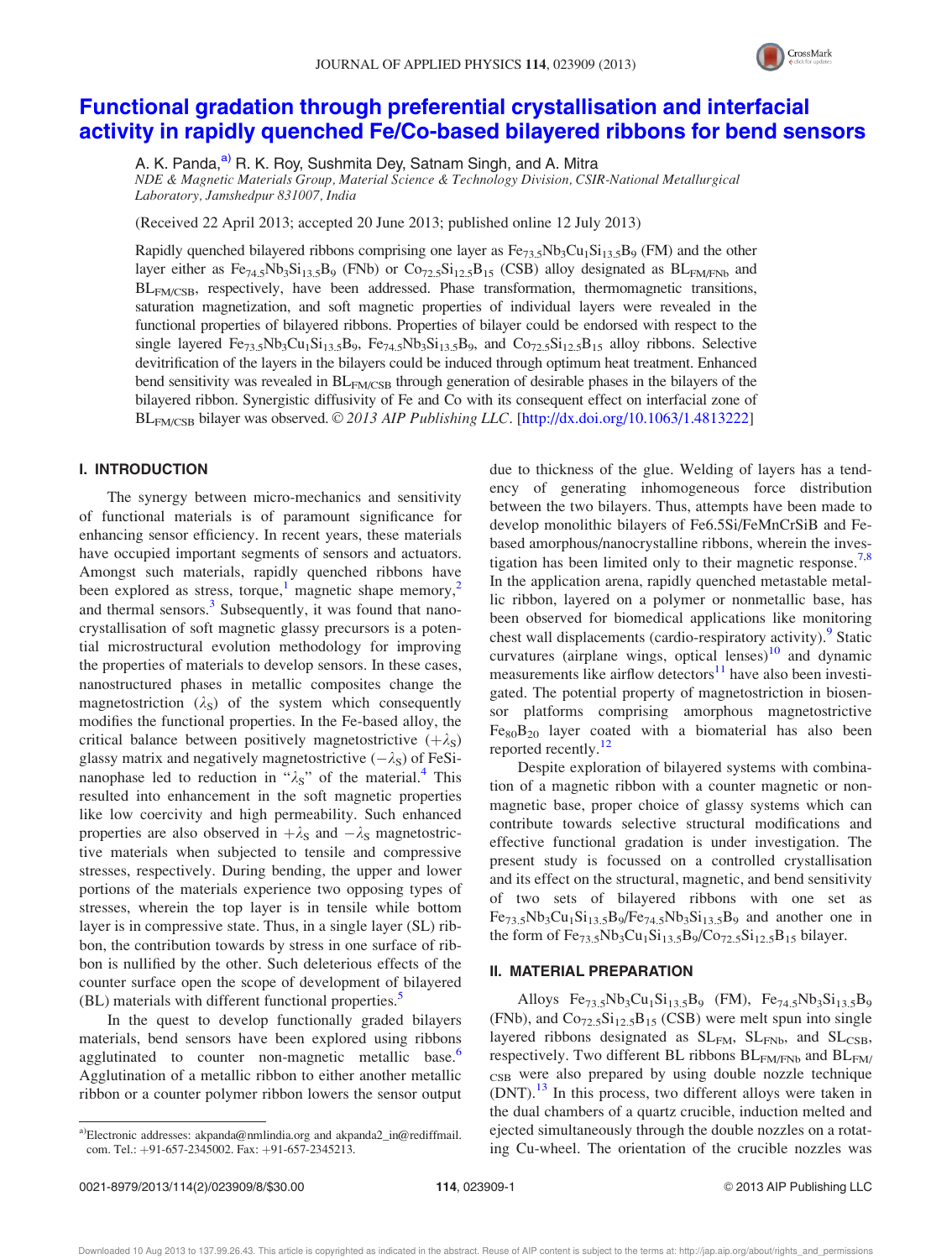maintained in such a way so that the FM formed the top layer while FNb and CSB are the bottom layers of  $BL_{FMRNb}$  and BL<sub>FM/CSB</sub> bilayers, respectively.

#### III. EXPERIMENTAL

Magnetostriction  $(\lambda_s)$  of the ribbons was measured using a parallel plate capacitance based device developed in the laboratory. The thermal and structural properties were evaluated by a Differential scanning calorimeter (Perkin Elmer Diamond DSC) and an x-ray diffractometer (XRD), respectively. The diffractometer has a Cu-Ka target. Magnetisation studies at room and at elevated temperatures were carried out using a Vibrating sample magnetometer (Lakeshore VSM 7404) with furnace attachment. The coercivity was measured using a B-H loop tracer. The elemental distribution across bilayer crosssection was observed using an electron probe microanalyser (EPMA: JXA-8230, JEOL). The bending sensitivity of the ribbons was determined using a setup developed in the laboratory, the scheme of which is shown in Fig. 1. The ribbon is placed within the polymer channel guide, which extended equally on either side across the hinge. A magnetising voltage of 500 mV at a frequency of 100 kHz was applied through a magnetising coil which also serves as the pick-up coil. The free aluminium platform with a friction controlled hinge is bent to desired angle " $\theta$ " and the inductance value is measured using an impedance analyser (Agilent 4294A). As the ribbons are sensitive to stress, bending induces change in permeability of the ribbons via self induction " $S_L$ ," resulting into proportional change in permeability. For this measurement, a non-contact magnetic flux pick-up coil has been reported<sup>5</sup> to sense the inductive voltage " $v$ " given by the relation

$$
(v) = -Ns \frac{d\phi}{dt},\tag{1}
$$

Since, 
$$
\phi \propto f(\mu, \delta, i)
$$
, (2)

$$
(\nu) = -Ns \frac{d\phi(\mu, \delta, i)}{dt},\tag{3}
$$

where " $N_S$ " is number of turns in pick-up coil, " $\mu$ " is permeability, " $\delta$ " is distance of pick-up coil from sensor element,



and "i" is magnetising current. In the present device, " $N_S$ " and " $i$ " are constant while " $\delta$ " function is neglected due to the coil encircling the sensor element. Thus, Eq.  $(1)$  modifies with the incorporation of constant "k" for magnetising current per unit turns and can be written as

$$
S_L = v = -k' \frac{d\phi(\mu)}{dt}.
$$
 (4)

In the present setup when the ribbon is bent, the curvature near the flange induces stress effects on the ribbon. This local stress causes relative change in the permeability. As a result, the secondary induced voltage in the magnetising coil changes which is measured in terms of inductance using an impedance analyser.

#### IV. RESULTS AND DISCUSSION

The structure of as-spun bilayered ribbons at its top and bottom layers separately was observed using an x-ray diffractometer. The bilayered ribbons,  $BL_{FMRNb}$  and  $BL_{FMCSB}$ , reveal their amorphous state with a broad diffraction peak maxima (Fig.  $2(a)$ ). The diffractograms of separate layers have been shown in the inset of Fig. 2(a). DSC plots reveal that bilayered BL<sub>FM/FNb</sub> and BL<sub>FM/CSB</sub> ribbon undergo exothermic transformation (Fig. 3) with distinct onsets of crystallisation (Table I). It is observed that crystallisation onsets of single layered ribbons are manifested characteristically in the bilayered ribbons as indicated by arrows in the table. The primary crystallisation onset " $T_{\text{X1}}$ " for  $SL_{FM}$  at 528 °C is revealed as onsets of transformation at 534 °C and 532 °C in BL<sub>FM/FNb</sub> and BL<sub>FM/CSB</sub>, respectively. Similarly, primary crystallisation stage " $T_{X2}$ " at 595 °C for  $SL_{\text{FNb}}$  and 567 °C for  $SL_{\text{CSB}}$  appear at 600 °C and 567 °C in their corresponding bilayers. The secondary  $(T_{X2})$  $=$  585 °C) and tertiary (T<sub>X3</sub> = 567 °C) crystallisation stages of  $SL<sub>CSB</sub>$  emerge at similar onsets in the bilayer  $BL<sub>FM/CSB</sub>$ .

To analyse the phases generated when approaching primary crystallisation onset, x-ray diffractograms (Fig. 2(b)) were obtained for the bilayered ribbons annealed at 500 °C. It is found that the FM-layer indicated incipient crystallisation of  $\alpha$ -FeSi/F<sub>3</sub>Si (space group Im3m) phase with a relatively sharper x-ray diffraction peak as compared to higher crystallisation onset of FNb- and CSB-layers. From the principle of full width at half maxima (FWHM), the particle size of  $\alpha$ -FeSi/F<sub>3</sub>Si in SL<sub>FM</sub> was found to be  $\sim$ 6–7 nm using Debye Scherrer equation. The particle size in FM-alloy is low in comparison with the reported values of 12–15 nm.<sup>14</sup> This low value is expected due to its low annealing temperature  $(500\degree C)$  as compared to its crystallisation onsets in the range of  $528 \degree C$  to  $534 \degree C$  observed in the single and bilayer. The SL<sub>FNb</sub> shows broader x-ray diffractogram indicating its vitrified state, though nanoscale incipient segregation is not ruled out. The  $SL_{CSB}$  indicates diffraction peaks of hcp-Co phase. This phase may be in small volume fraction (low intensity primary and higher order reflections)<sup>15</sup> in view of its far lower annealing temperature  $(500\degree C)$  compared to crystallisation onsets of 567 °C (Fig. 3).

The evolution of the phases also influences the thermal FIG. 1. Schematic presentation of the bending device. stability and magnetic moment of these alloys in the bilayers,

Downloaded 10 Aug 2013 to 137.99.26.43. This article is copyrighted as indicated in the abstract. Reuse of AIP content is subject to the terms at: http://jap.aip.org/about/rights\_and\_permissions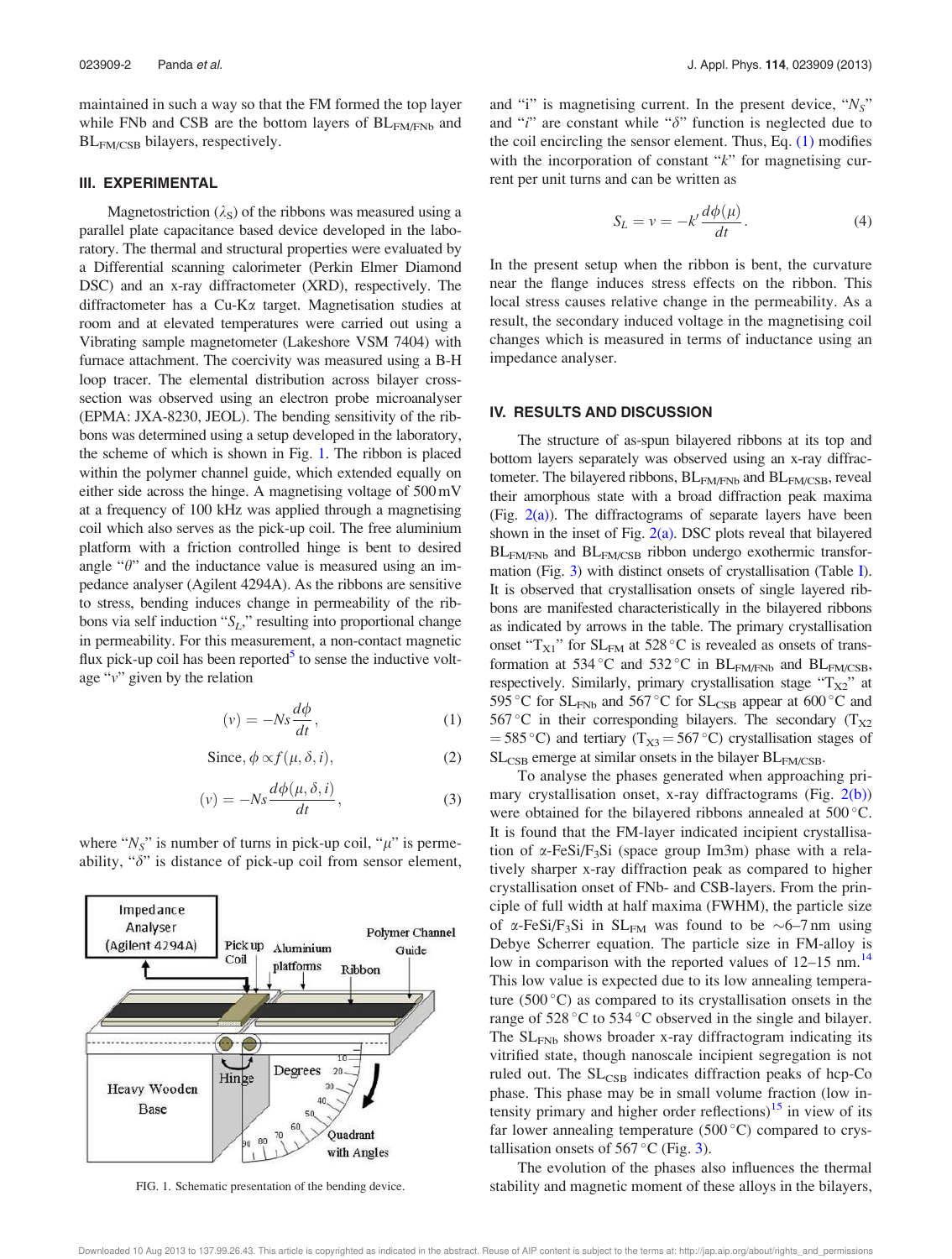

FIG. 2. X-ray diffractograms of (a) as-spun ribbons and (b) ribbons annealed at  $500^{\circ}$ C.



FIG. 3. DSC plots of SL and BL as-quenched ribbons.

which is revealed from their thermomagnetic transition temperatures (Fig. 4) and indicated in Table II. The ferromagnetic to paramagnetic transitions (inset of Fig. 4) of amorphous matrix indicates its  $(T_{C1})$  occurring at 190 °C and 342 °C  $SL<sub>FM</sub>$  and for  $SL<sub>CSB</sub>$ , respectively. These transitions appear as step-drops at 190 °C (T<sub>C1</sub>) and 332 °C (T<sub>C2</sub>) in the magnetisation profile of BL<sub>FM/CSB</sub>. The first transition is not complete due to high magnetic moment of FM layer, while

TABLE I. DSC crystallisation onsets of single layered and bilayered ribbons.





FIG. 4. Thermomagnetic plots single layered (SL<sub>FM</sub>, SL<sub>CSB</sub>) and bilayered (BLFM/CSB) as-quenched ribbons.

the second transition is counter balanced by formation of hcp-Co in the CSB layer. In the case of  $SL<sub>CSB</sub>$ , the gradual rise in magnetisation beyond  $250\,^{\circ}\text{C}$  is attributed to incipient segregation of hcp-Co which is also evidenced by small peak intensities in x-ray diffractogram (Fig.  $2(b)$ ) of  $SL_{CSB}$ annealed at 500°C. Such segregates occur prior to silicide formation at 567 °C ( $T_{X1}$ ). In BL<sub>FM/CSB</sub>, the drop in magnetisation at 435 °C ( $T_{C3}$ ) indicates the Curie temperature of the FM layer, which is shifted to such high temperature due to

TABLE II. Ferromagnetic ordering temperatures obtained from thermomagnetic plots.



Downloaded 10 Aug 2013 to 137.99.26.43. This article is copyrighted as indicated in the abstract. Reuse of AIP content is subject to the terms at: http://jap.aip.org/about/rights\_and\_permissions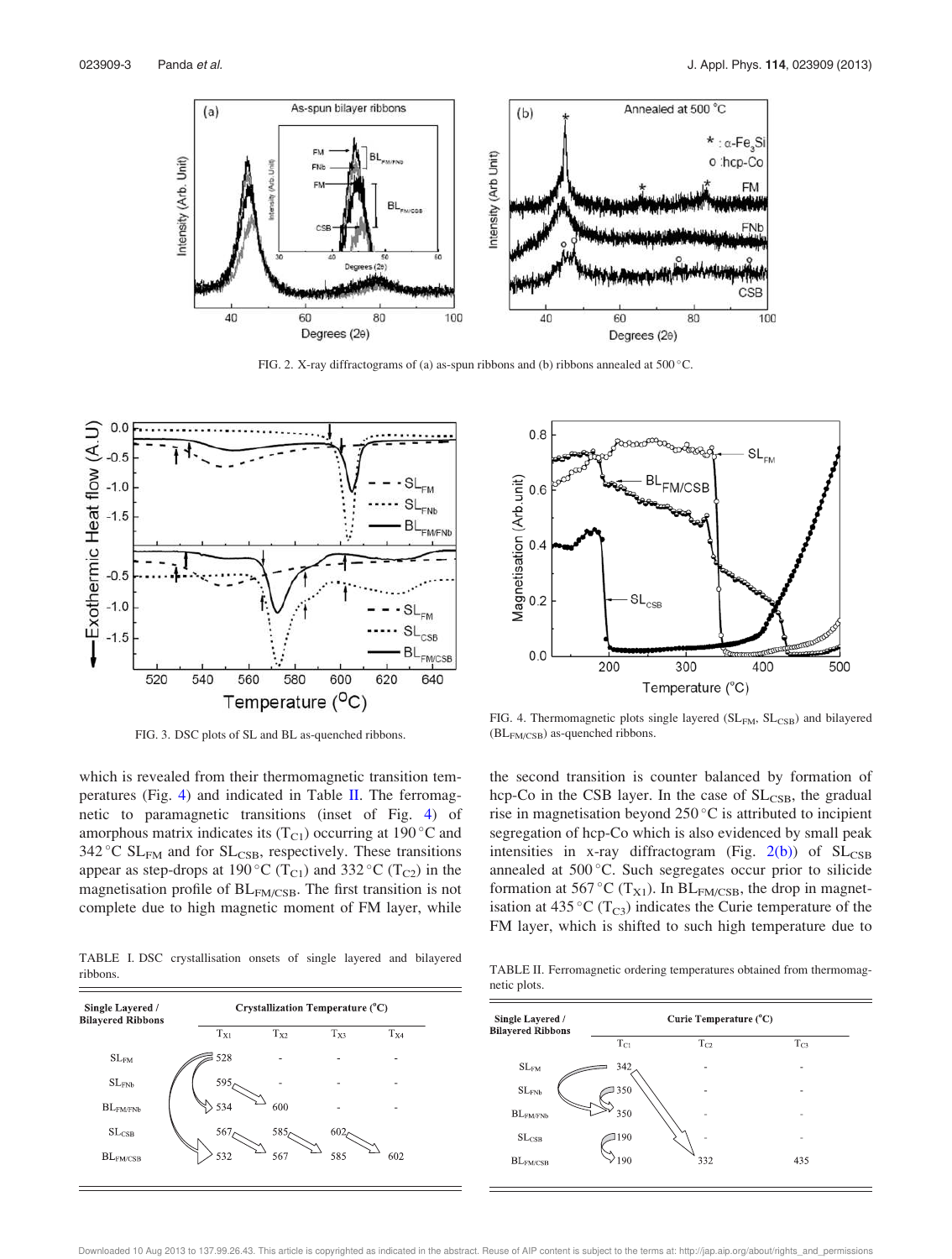

FIG. 5. Thermal variation of coercivity in (a) BL<sub>FM/FNb</sub> and (b) BL<sub>FM/CSB</sub> along with their single layered ribbons.

drastic rise in magnetisation of FM and CSB layer. In the case of  $BL_{FM/FNb}$ , thermomagnetic transition  $T_{C1}$  is equal to that of SL<sub>FNb</sub> and closer to that of SL<sub>FM</sub>. At temperatures closer to 500 °C, the  $SL<sub>FM</sub>$  ribbon showed rise in magnetisation due to the formation of  $\alpha$ -Fe<sub>3</sub>Si phase (Fig. 2(b)) with higher magnetic moment.

Thermal response of coercivity (Fig. 5) also throws light on the contribution of FM layer on the crystallisation and magnetic transitions of the bilayer. The FM layer (Fig.  $5(a)$ ) in BL<sub>FM/FNb</sub> counteracts the rapid deterioration in soft magnetic property (coercivity increase) and compensates for detrimental profile beyond  $500^{\circ}$ C occurring due to the FNblayer. This is attributed to by far a controlled phase transformation exhibited by a shallow DSC exotherm<sup>16</sup> of "FM" alloy showing nanocrystallisation in this layer. The presence of Cu in this layer facilitates heterogeneous nanophase formation along with grain growth impeding element Nb which slows down the kinetics of transformation.<sup>17</sup> This gives the advantage of averaged anisotropy of nanoparticles based on Herzer's random anisotropy model (RAM).<sup>18</sup> However, the phenomenon of drastic deterioration contributed by the CSB layer (Fig.  $5(b)$ ) in the span of 400 °C to 500 °C cannot be compensated by the FM layer and hence the bilayer BL<sub>FM/CSB</sub> also follows the deteriorating trend beyond  $500\,^{\circ}$ C. The highly anisotropic nature of clusters of hcp-Co sets in deterioration of soft magnetic properties prior to primary crystallisation onset. $^{19}$  To understand the effect of functionalisation, thermal variation of coercivity has been analysed with respect to the initial as-quenched state. In this analysis, coercivity values of combining single layered ribbons are averaged and then the averaged data are normalised with respect to averaged as-quenched values. Similarly, the bilayered coercivity data are normalised with the asquenched values. The plot profiles of the normalised values are shown in Fig. 6. Although the bilayer  $BL_{F M/FNb}$  showed a magnetic hardening effect up to  $500^{\circ}$ C compared to the averaged value of its single layers, the influence of nanocrystallisation due to FM layer has a dominating effect in improving the property of the bilayer. Similarly, the functional effect of magnetic enhancement was also evidenced in the bilayer BL<sub>FM/CSB</sub> with its slower kinetics of deterioration with elevation in temperature. The influence of individual alloy layers is also observed in the saturation magnetisation values  $(M<sub>S</sub>)$  of the bilayers (Fig. 7). The  $M<sub>S</sub>$  values of the bilayer BL<sub>FM/CSB</sub> lie between those of single layered ribbons  $SL<sub>FM</sub>$  and  $SL<sub>CSB</sub>$ . However, the  $BL<sub>FM/FNb</sub>$  has values much closer to those of  $SL<sub>FNb</sub>$  as the difference in saturation magnetisation values of SL<sub>FM</sub> and SL<sub>FNB</sub> is very small.



FIG. 6. Variation of coercivity with annealing temperature in bilayered ribbons and averaged coercivity of single layered ribbons. FIG. 7. Magnetisation plots of single and bilayered as-spun ribbons.



Magnetising Field (kA/m)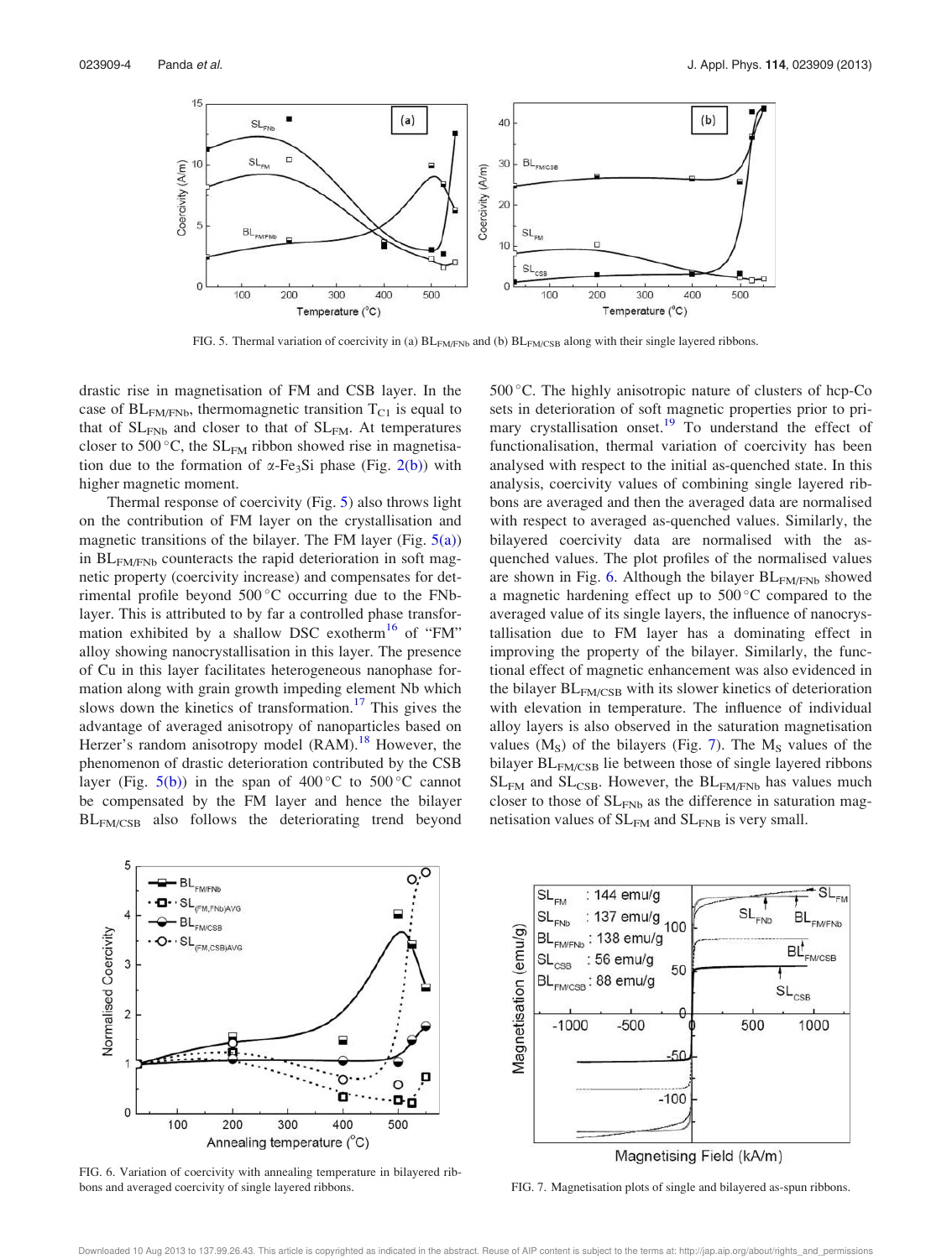

FIG. 8. Bend sensitivity of bilayers (a)  $BL_{FM/FNb}$ , (b)  $BL_{FM/CSB}$  and their respective single layered as-spun ribbons.

The bending sensitivity can be explained on the basis of magnetostriction, stress state, and structural developments. The pre-stress (bend) values are initially deducted from the inductance values " $S_L$ " obtained in Eq. (4) and then normalised with respect to the zero bend state. The variation of the inductance with bend angle is shown for BL<sub>FM/FNb</sub> and BL<sub>FM/CSB</sub> bilayered ribbons along with their corresponding single layer ribbons in Figs.  $8(a)$  and  $8(b)$ , respectively. The inductance data for corresponding single layers are also shown in the plots. In as-spun state, the bend sensitivity of  $SL<sub>FNb</sub>$  and  $BL<sub>FM/FNb</sub>$  is comparable (Fig. 8(a)). Sensitivity towards bend is observed in the case of as-spun  $SL<sub>CSB</sub>$  and  $BL_{FM/CSB}$  (Fig.  $8(b)$ ). In both the cases, the single layer ribbon SL<sub>FM</sub> indicates higher sensitivity with increasing bend angle. The influence of structural developments as a functional gradation of magnetostriction and consequent effect on bending stress is schematically presented in Fig. 9. To further explain the bend sensitivity, magnetostriction of  $SL<sub>FM</sub>$ ,  $SL<sub>FNb</sub>$ , and  $SL<sub>CSB</sub>$  was measured.  $SL<sub>FM</sub>$  indicated higher bend sensitivity due to its higher positive  $\lambda_s$  (Fig. 10). In the case of bilayer  $BL_{FMRNb}$ , the bottom FNb layer with small positive ( $\lambda$ <sub>S</sub> > 0) magnetostriction results in the compressive stress ( $\sigma_{CS}$ ) which counteracts the rise in inductance due to tensile stress ( $\sigma_{TS}$ ) generated at the top FM layer. Thus, the overall bend sensitivity does not enhance the bilayer  $BL_{FMRNb}$  with bend angle. Similarly, the as-spun BLFM/CSB does not indicate any enhancement in bend sensitivity due to the fact that in bottom CSB-layer, the negative  $\lambda_S$  ( $\lambda_S$  < 0) is small enough to enhance the overall inductance of the bilayer subjected to bending. Upon annealing at  $500^{\circ}$ C, the incipient generation of negatively magnetostrictive  $(-\lambda_s)$   $\alpha$ -FeSi/F<sub>3</sub>Si (space group Im3m) dispersed in FeNbB amorphous matrix (precursor metastable state) with +ve  $\lambda_s$  reduces the overall magnetostriction in FM layer.<sup>20</sup> Thus, the bend sensitivity of  $BL_{F M/FNb}$  annealed at 500 °C is reduced as compared to as-spun state. However, in SL<sub>FNb</sub>,



FIG. 9. Scheme showing mechanism of selective structural modifications on magnetostriction  $(\lambda_S)$  and permeability ( $\mu$ ) wherein arrows ( $\uparrow$ ) and ( $\downarrow$ ) indicated rise or drop, respectively, in the as-spun and heat treated bilayers (a)  $BL_{FM/FNB}$  and (b)  $BL_{FM/CSB}$  ribbons. aFe, Hcp-Co segregations are representative.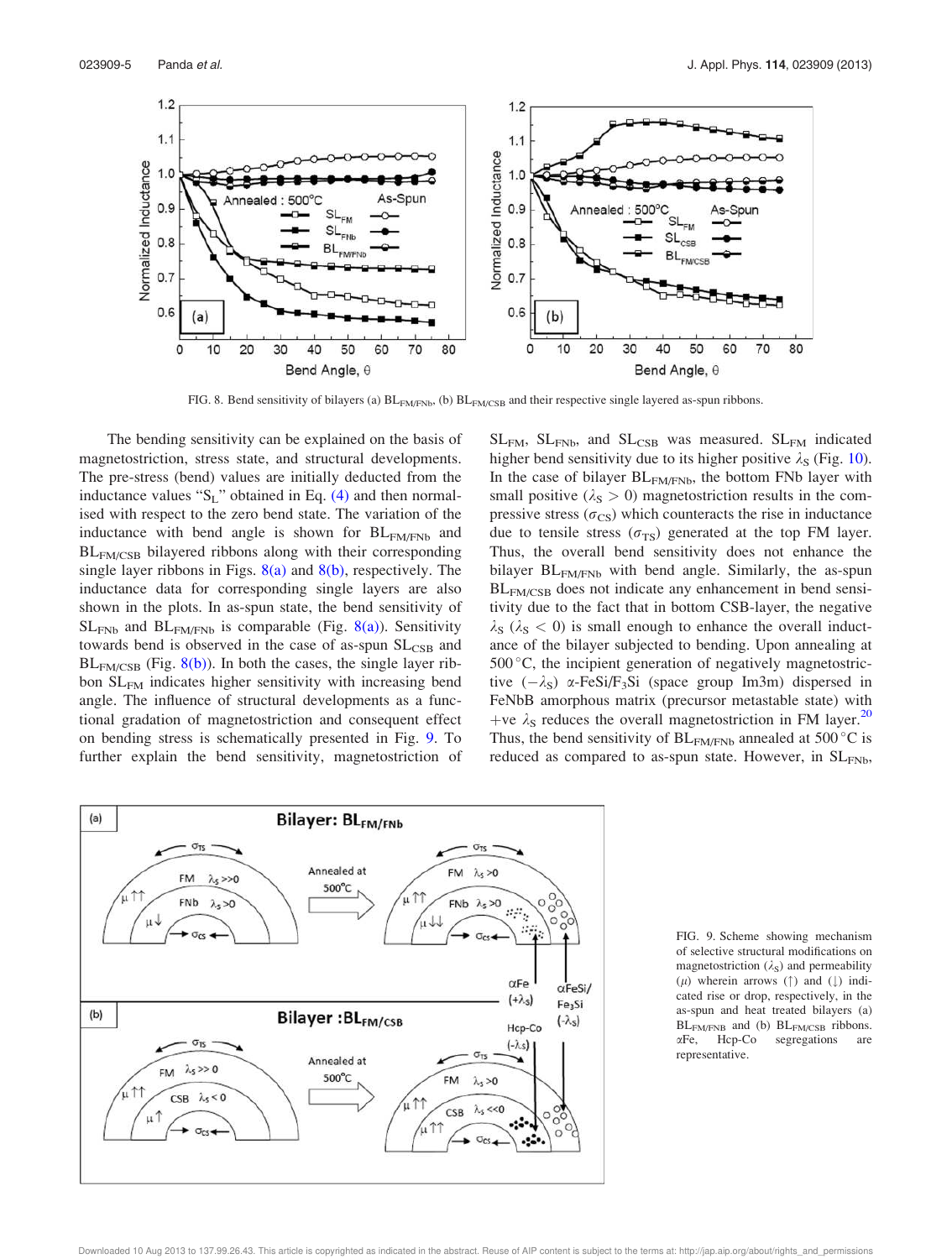

FIG. 10. Variation of magnetostriction with applied magnetic field in SL<sub>FM</sub>,  $SL<sub>FNb</sub>$ , and  $SL<sub>CSB</sub>$  ribbons.

the generation of  $\alpha$ -Fe  $(+\lambda_S)$  reduces the inductance in the " $\sigma_{CS}$ " state and thus lowers the bend sensitivity compared to its as-spun state. The combined effect of  $SL_{FM}$  and  $SL_{FNb}$  in bilayer reduced its bend sensitivity on annealing at  $500^{\circ}$ C. In the case of  $BL_{FM/CSB}$ , the generation of hcp-Co in CSBlayer further enhanced the permeability and thus the inductance in the compressive bottom layer. The generation of hcp-Co further lowered the  $\lambda_S$  of CSB-layer which improved the permeability in the compressive state " $\sigma_{CS}$ " of the bottom layer of  $BL_{FM/CSB}$ . Thus, in  $BL_{FM/CSB}$ , the bend sensitivity increased with increasing bend angle. The generation of a-Fe and hcp-Co in the bottom layers "FNb" and "CSB," respectively, have indicated their signatures in the EPMA elemental profile shown in Fig.  $11$ . The  $BL_{FMMFNb}$  indicated the drop in Fe concentration as the profile proceeds from FM to FNb layers of this bilayer. The phenomenon of diffusion and generation of interfacial layers in the nano-regime is schematically presented in Fig. 12. The interdiffusion of Fe across the interface results in fluctuation in the concentration. Similar fluctuation in Fe and Co content is also observed across BL<sub>FM/CSB</sub>. Elemental line profile analysis shows the depletion zones of the Fe concentration denoted as Fe<sub>FM-DZ</sub> and Fe<sub>FNb-DZ</sub>  $\sim$ 1.4  $\mu$ m each and close to the interface diffusing zone ( $D_{FZ}$ ) layer  $\sim$ 1.42  $\mu$ m. The profile of Fe indicates diffusion of the Fe atoms leading to a rise in its concentration which is more or less symmetric across the zone. This is due to the near equal compositional stoichiometry of Fe in "FM" and "FNb" layers on either side of the bilayer BL<sub>FM/FNb</sub>. Elemental profiles of Fe and Co indicate similar depletion zones Fe<sub>FM-DZ</sub> and Co<sub>CSB-DZ</sub> in the bilayer BL<sub>FM/CSB</sub>. Interestingly, the Fe and Co diffusions indicate a non-symmetric concentration profiles at the interface. The synergistic variation of Fe (increase/decrease) and Co (decrease/increase) concentration is clearly evidenced in Fig. 11 and represented in the scheme of Fig. 12. This is suggestive of the fact that these two elements are miscible along a wide range of their compositions and lowers their interfacial energy.<sup>21</sup> The diffusion zone "D<sub>FZ</sub>"  $\sim$  0.6  $\mu$ m evolving a synergistic change in Fe-Co concentration indicates a revealing demarcation zone between the two layers of the bilayer BL<sub>FM/CSB</sub>. The EPMA image indicates the visible demarcation interface in  $BL_{FM/CSB}$  as compared to a more diffused



FIG. 11. EPMA micrographs and elemental distribution of bilayers (a) BL<sub>FM/FNb</sub>, (b) BL<sub>FM/CSB</sub> ribbons.

Downloaded 10 Aug 2013 to 137.99.26.43. This article is copyrighted as indicated in the abstract. Reuse of AIP content is subject to the terms at: http://jap.aip.org/about/rights\_and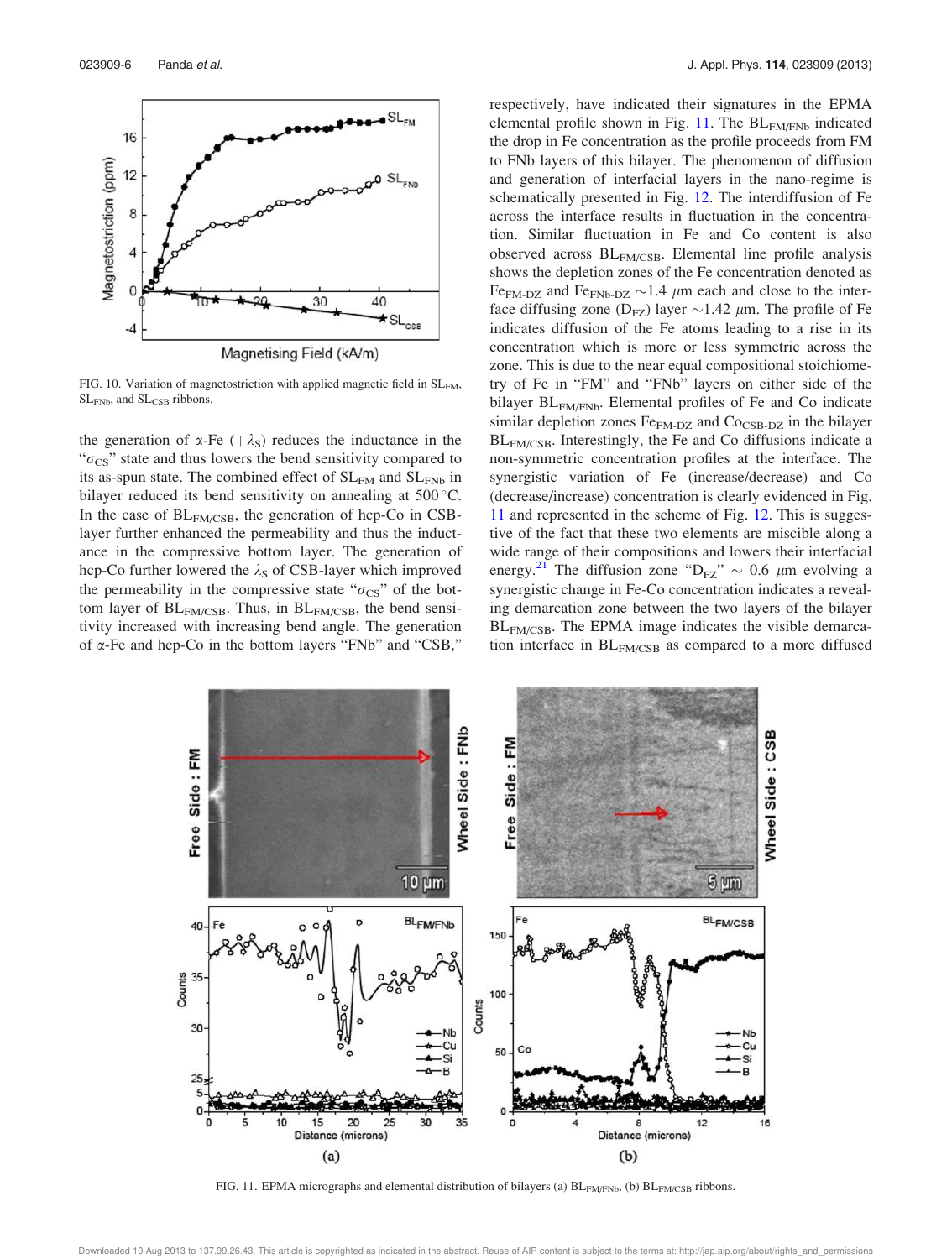

FIG. 12. Schematic presentation of the EPMA elemental line profiles of (a) BL<sub>FM/FNb</sub> and (b) BL<sub>FM/CSB</sub> bilayers showing interface layers and elemental diffusion (arrows).

one in  $BL_{FMIFeNb}$ . Such distinct interfacial layer due to interdiffusion of Co and Fe in  $SmCo<sub>5</sub>/Fe$  and  $Sm<sub>2</sub>Co<sub>7</sub>/Fe/Sm<sub>2</sub>Co<sub>7</sub>$ thin films have also been reported.<sup>22</sup> In the bilayer  $BL_{FM/CSB}$ , the drop in the concentration of Fe is followed by a drastic rise in the gradient of Fe in the diffusivity zone " $D_{FZ}$ " and the corresponding gradient of Co diffusivity profile is alternatively varied in the " $D_{FZ}$ " zone. The diffusivity of either Fe or Co as tracer element into the Co-based and Fe-based layer, respectively, has been estimated using intrinsic diffusivity equation

$$
D = Ae^{(-Q/RT)},
$$
 (5)

$$
\text{or} \quad \log D = \log A - \frac{Q}{2.303R} \left(\frac{1}{T}\right),\tag{6}
$$

where A is the frequency factor, i.e., maximum diffusion coefficient at infinite temperature, Q is activation energy, R is gas constant, and T is the temperature of diffusion. T is the melt ejection temperature and which is also assumed to be the temperature of diffusion in the case of rapid solidification processing through melt spinning. The calculated diffusivity coefficient from the standard diffusivity parameters of the tracer elements<sup>23</sup> are shown in Table III. From Eq.  $(6)$ , coefficients  $D_{Co}^{Fe}$  and  $D_{Fe}^{Co}$  have the values of 4.72  $\times 10^{-14}$  m<sup>2</sup>/s and  $1.06 \times 10^{-14}$  m<sup>2</sup>/s, respectively. The higher values of  $D_{Co}^{Fe}$  is attributed to sharper and higher diffusivity gradient as

TABLE III. Diffusivity coefficients determined for the interface layer using tracer element data and rapid solidification temperature.

| Tracer | Host layer |      |        |      | Calculated<br>element of bilayer A (m <sup>2</sup> /s) (10 <sup>-4</sup> ) Q (kJ/mol) T (K) D (m <sup>2</sup> /s) (10 <sup>-14</sup> ) |
|--------|------------|------|--------|------|----------------------------------------------------------------------------------------------------------------------------------------|
| Fe     | CSB        | 0.11 | 253.30 | 1583 | 4.72 $D_{C_0}^{Fe}$                                                                                                                    |
| Co     | FM         | 1.0  | 301.90 | 1583 | 1.06 $D_{Fe}^{Co}$                                                                                                                     |

compared to  $D_{Fe}^{Co}$  in the bilayer BL<sub>FM/CSB</sub>. Analysing the present result, it is suggested that due to such a phenomenon occurring in SmCo<sub>5</sub> thin film, the FeCo layer has been found to be thicker in the Fe-rich zone of the thin  $film.<sup>23</sup>$  In the present investigation, the diffusivity is also supposed to continue for some time even beyond the melt solidification front as long as the ribbon has the critical temperature for diffusivity. The compositional profiles of the rest of the elements Nb, Cu, Si, and B is consistent either due to their low concentrations (Nb, Cu) or due to their near equal content (Si, B) in the individual layers of the bilayers.

#### V. CONCLUSIONS

The bilayered rapidly quenched amorphous ribbons BL<sub>FM/FNb</sub> and BL<sub>FM/CSB</sub> exhibited functional gradation in properties. Crystallisation onsets, saturation magnetisation, and Curie temperature of the single layered ribbons  $SL_{FM}$ ,  $SL<sub>FNb</sub>$ , and  $SL<sub>CSB</sub>$  are revealed in the bilayered ribbons. A bend sensor based on change in self inductance for ribbon sample was designed. The bend angle sensitivity of  $BL_{FM}$ FNb and BLFM/CSB in annealed ribbons depends on the partial crystallisation of the layers in the bilayered ribbons. The behaviour has been correlated to the structural modification in the individual layers of the bilayers. In the annealed state, the formation of the  $\alpha$ -FeSi in "FM" layer and hcp-Co in "CSB" layer of the BL<sub>FM/CSB</sub> improved the bending sensitivity of the bilayer. This opened the scope of the bilayer as a material for surface profile detectors and bend sensors. In the bilayered ribbon  $BL_{FM/CSB}$ , the fluctuation in the concentration of iron and cobalt at the interface layer is correlated to their diffusivity coefficients and concentration gradient.

#### ACKNOWLEDGMENTS

The authors express their sincere gratitude to Director, CSIR-National Metallurgical Laboratory (CSIR-N.M.L), Jamshedpur, India, for his kind permission to carry out and publish the work. One of the authors (A.K.P.) acknowledges Dr. Peter Svec and Dr. Dusan Janickovic, Slovak Academy of Sciences for the experience gained on bilayered ribbons during his visit to the Academy under INSA visiting program.

- <sup>3</sup>E. Kaniusas, L. Mehnen, and H. Pfutzner, J. Magn. Magn. Mater. 254–255, 624 (2003).
- <sup>4</sup>M. E. McHenry, M. A Willard, and D. E. Laughlin, Prog. Mater. Sci. 44, 291 (1999).

<sup>&</sup>lt;sup>1</sup>I. Giouroudi, J. Kosel, H. Pfutzner, and W. Brenner, Sens. Actuators, A 142, 474 (2008).

<sup>&</sup>lt;sup>2</sup>S. Singh, R. K. Roy, M. Ghosh, A. Mitra, and A. K. Panda, J. Appl. Phys. 112, 103512 (2012).